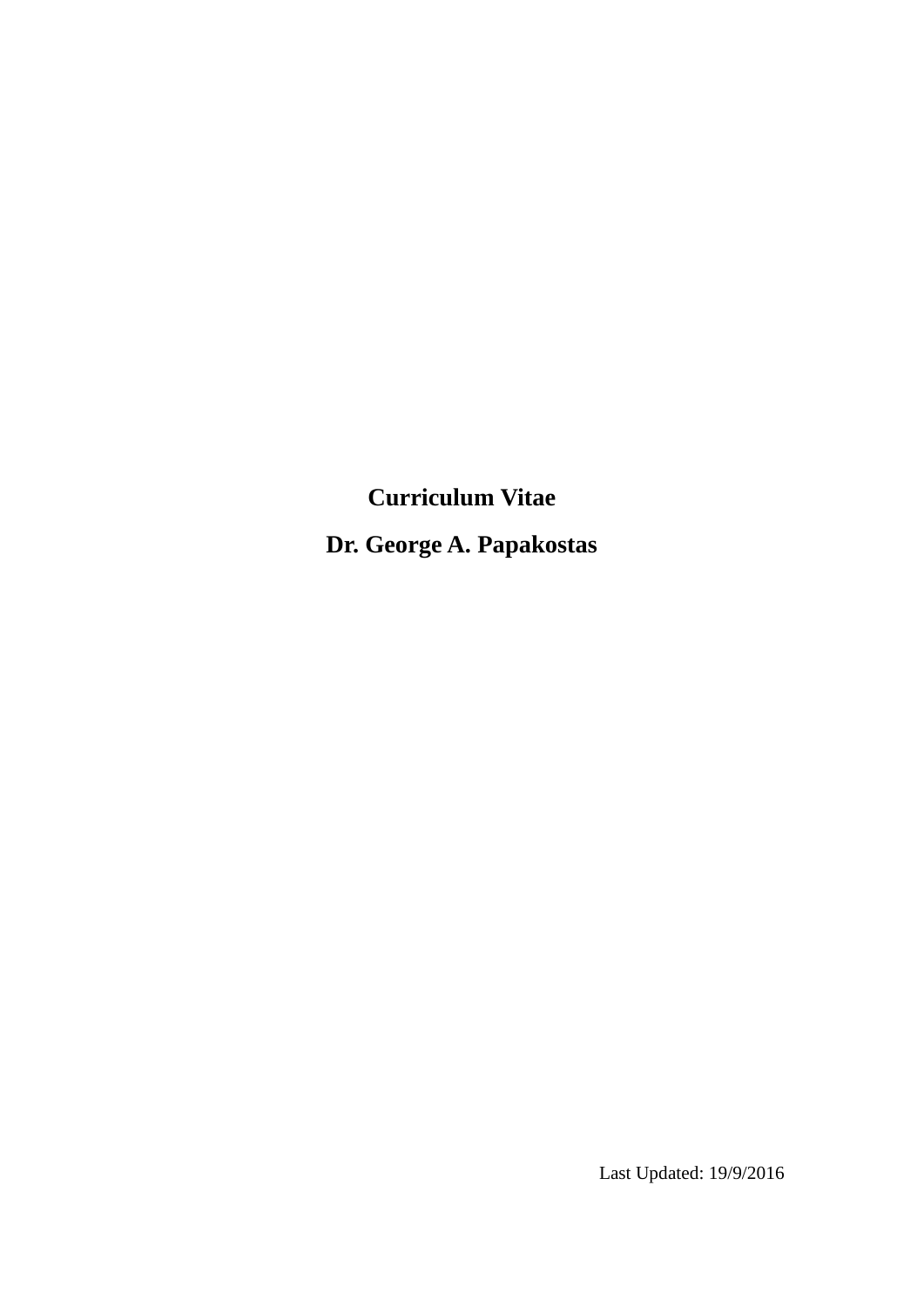# **1. PERSONAL INFORMATION**

| Name:                   | George                                  |
|-------------------------|-----------------------------------------|
| Surname:                | Papakostas                              |
| Middle Name:            | <b>Athanasios</b>                       |
| Year of Birth:          | 1975                                    |
| Place of Birth:         | Naoussa – Imathias, Greece              |
| Country of Citizenship: | Greece                                  |
| Home Address:           | Hfaistou 6, Potamoudia – Kavala         |
|                         | Ilia Geraga 22, Hrysa – Xanthi          |
| Phone Number:           | 2541072703 - Mobile: 6974119270         |
| Marital Status:         | Married - 1 child                       |
| e-mail:                 | gpapak@teikav.edu.gr / gpapak@teiemt.gr |

### **2. EDUCATION**

| 2007 | Ph.D. in Computer Science, Democritus University of Thrace (DUTH), Department of         |
|------|------------------------------------------------------------------------------------------|
|      | Electrical and Computer Engineering. Thesis title: "Development of Intelligent Neural"   |
|      | <b>Classifiers for Computer Vision Applications".</b>                                    |
| 2002 | M.S.Eng. in Computer Science, Democritus University of Thrace (DUTH), Department of      |
|      | Electrical and Computer Engineering. Thesis title: "Wavelet-based Feature Extraction for |
|      | <b>Pattern Recognition Applications".</b>                                                |
| 1999 | B.S.Eng. in Electrical and Computer Engineering, Democritus University of Thrace         |
|      | (DUTH), Department of Electrical and Computer Engineering. Thesis title: "Development"   |
|      | of a Computer Vision Software Platform".                                                 |
| 1993 | High School Degree, 4 <sup>th</sup> High School of Harilaou in Thessaloniki.             |

# **3. COMPUTER SKILLS**

| <b>Operating Systems</b>              | MS-DOS<br>$\bullet$                                                 |
|---------------------------------------|---------------------------------------------------------------------|
|                                       | Windows<br>$\bullet$                                                |
|                                       | Linux (Ubuntu, Fedora)<br>$\bullet$                                 |
| <b>Office Software</b>                | Microsoft Office, LaTex<br>$\bullet$                                |
| <b>Software Development Languages</b> | GPU Programming - CUDA<br>$\bullet$                                 |
|                                       | Python<br>$\bullet$                                                 |
|                                       | C, Pascal, Delphi, Builder $C_{++}$ , Assembly, Python<br>$\bullet$ |
|                                       | Matlab Toolboxes: Image, Signal Processing, Genetic<br>٠            |
|                                       | Algorithms, Neural Networks, LMI, Wavelet, Fuzzy                    |
| <b>Embedded Software Development</b>  | Code Composer Studio 1.20 για την πλατφόρμα EVM<br>$\bullet$        |
|                                       |                                                                     |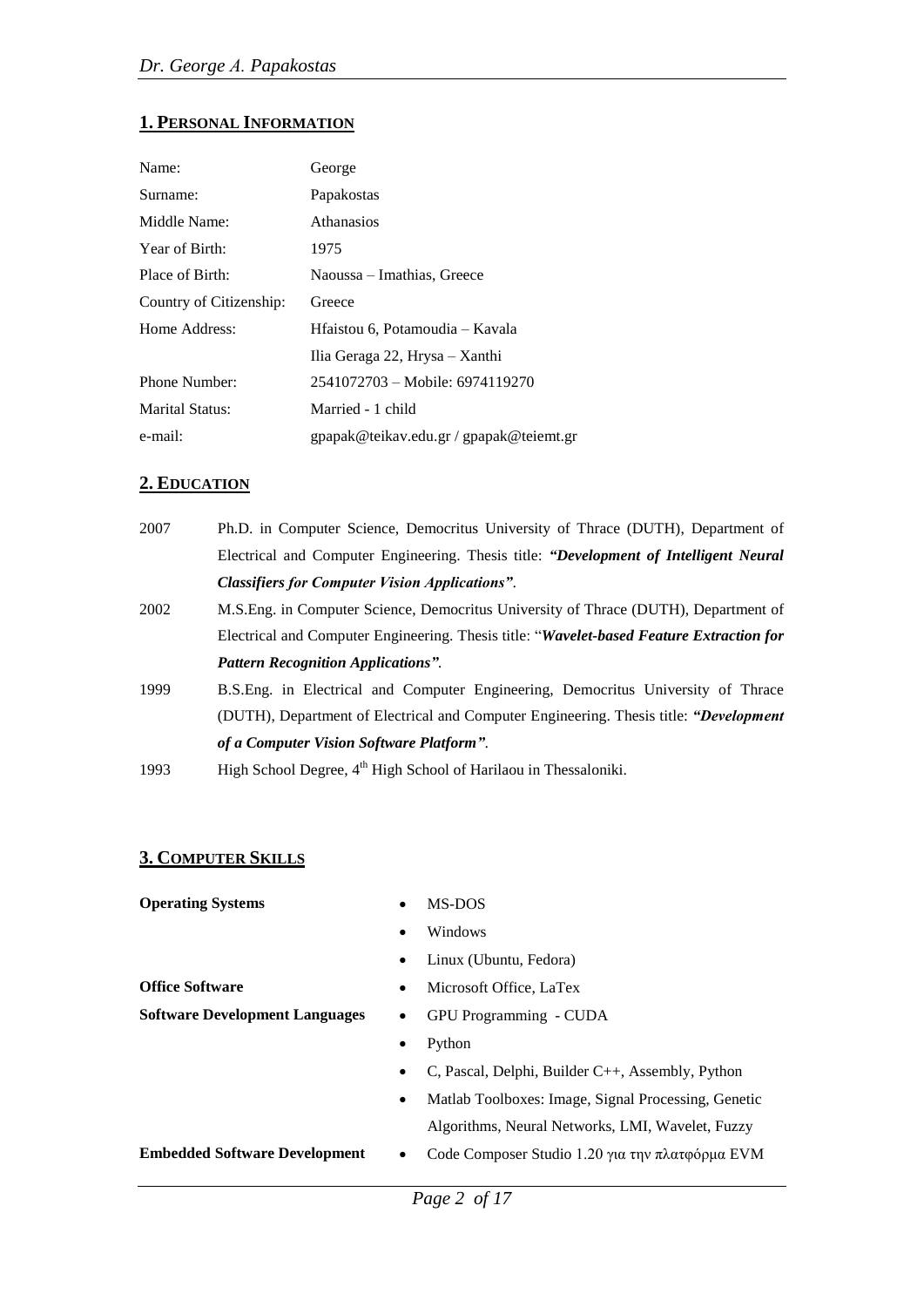**Tools** TMS320C6201, DSP Programming

- AVR Microcontroller Programming
- Motorola ColdFire Microprocessors Programming

#### **4. PROFESSIONAL EXPERIENCE**

| <b>DURATION</b>     | <b>EMPLOYER</b>       | <b>POSITION</b>                       |
|---------------------|-----------------------|---------------------------------------|
| $10/2011 - 05/2012$ | <b>INTRALOT S.A.</b>  | Senior Software Engineer              |
| $02/2009 - 07/2009$ | <b>INTRALOT S.A.</b>  | Senior Software Engineer              |
| $07/2000 - 02/2009$ | INTRACOM TELECOM S.A. | Senior Software Engineer              |
| $07/1999 - 09/1999$ | ANADELTA SOFTWARE     | Internship as Electrical and Computer |
|                     |                       | Engineer                              |
| $07/1998 - 09/1998$ | COCO-MAT              | Internship as Electrical and Computer |
|                     |                       | Engineer                              |
| $07/1997 - 09/1997$ | PUBLIC POWER          | Internship as Electrical and Computer |
|                     | CORPORATION S.A.      | Engineer                              |

#### **DETAILED PROFESSIONAL EXPERIENCE IN INTRACOM TELECOM S.A.**

| Project          | <b>IBAS MSAN</b>                                                                    |
|------------------|-------------------------------------------------------------------------------------|
| <b>Duration</b>  | $21/06/2007 - 30/01/2009$                                                           |
| <b>Field of</b>  | Telecommunication Systems Software                                                  |
| <b>Expertise</b> |                                                                                     |
| <b>Position</b>  | <b>Team Leader</b>                                                                  |
| <b>Task</b>      | Software Development                                                                |
| Link             | http://www.intracom-                                                                |
|                  | telecom.com/en/products/telecom_products/wireline_access/ibas.htm.                  |
|                  |                                                                                     |
| Project          | $Microlink - IDR140M$                                                               |
| <b>Duration</b>  | $01/12/2006 - 20/06/2007$                                                           |
| <b>Field of</b>  | <b>Wireless Transmission Systems</b>                                                |
| <b>Expertise</b> |                                                                                     |
| <b>Position</b>  | Staff SW Engineer / Applications Consultant                                         |
| <b>Task</b>      | Software Development                                                                |
| Link             | http://www.intracom-                                                                |
|                  | telecom.com/en/products/telecom products/wireless transmission/microlink family.htm |
|                  |                                                                                     |
| Project          | <b>FLEXACCESS</b>                                                                   |
| <b>Duration</b>  | $01/03/2005 - 13/02/2006$                                                           |
| <b>Field of</b>  | Telecommunication Systems Software                                                  |
| <b>Expertise</b> |                                                                                     |
| <b>Position</b>  | <b>Team Leader</b>                                                                  |
| <b>Task</b>      | Software Development                                                                |
| Link             | http://www.conklin-intracom.com/products/accessproducts                             |
|                  |                                                                                     |
| Project          | FASTMUX 2004 DSLAM                                                                  |
| <b>Duration</b>  | $01/11/2004 - 28/02/2005$                                                           |
| <b>Field of</b>  | <b>Telecommunication Systems Software</b>                                           |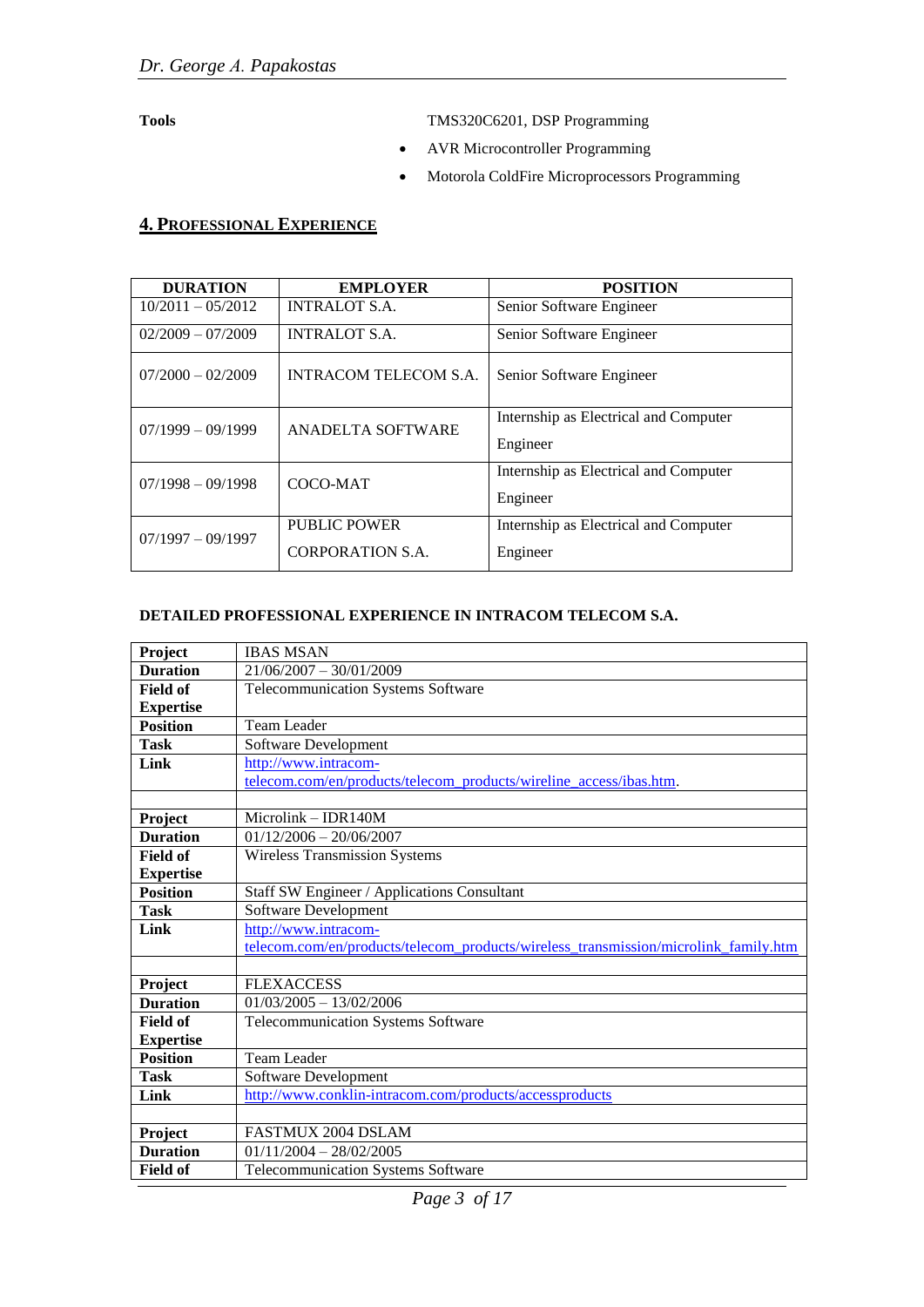| <b>Expertise</b> |                                                                           |
|------------------|---------------------------------------------------------------------------|
| <b>Position</b>  | Staff SW Engineer / Applications Consultant                               |
| <b>Task</b>      | Software Development                                                      |
| Link             | http://www.intracom-                                                      |
|                  | telecom.com/en/products/telecom_products/wireline_access/fastmux_2004.htm |
|                  |                                                                           |
| Project          | <b>FASTMUX 2003 DSLAM</b>                                                 |
| <b>Duration</b>  | $01/04/2003 - 31/10/2004$                                                 |
| <b>Field of</b>  | <b>Telecommunication Systems Software</b>                                 |
| <b>Expertise</b> |                                                                           |
| <b>Position</b>  | <b>Team Leader</b>                                                        |
| <b>Task</b>      | Software Development                                                      |
| Link             | http://www.intracom-                                                      |
|                  | telecom.com/en/products/telecom_products/wireline_access/fastmux_2003.htm |
|                  |                                                                           |
| Project          | FASTMUX 2000 Mini DSLAM - List8s                                          |
| <b>Duration</b>  | $01/04/2002 - 31/03/2003$                                                 |
| <b>Field of</b>  | <b>Telecommunication Systems Software</b>                                 |
| <b>Expertise</b> |                                                                           |
| <b>Position</b>  | SW Engineer / Applications Consultant                                     |
| <b>Task</b>      | <b>Software Development</b>                                               |
| Link             | http://www.intracom-                                                      |
|                  | telecom.com/downloads/pdf/products/access_netw/fastmux2000_datasheet.pdf  |
|                  |                                                                           |
| Project          | DSP Modem                                                                 |
| <b>Duration</b>  | $23/01/2001 - 31/03/2002$                                                 |
| <b>Field of</b>  | <b>INTRACOM FUNDED R &amp; D PROJECTS</b>                                 |
| <b>Expertise</b> |                                                                           |
| <b>Position</b>  | Researcher                                                                |
| <b>Task</b>      | Software Development                                                      |
| Link             |                                                                           |

# **5. TEACHING EXPERIENCE**

| <b>DURATION</b> | <b>EMPLOYER</b>                  | <b>DESCRIPTION</b>                                 |
|-----------------|----------------------------------|----------------------------------------------------|
|                 |                                  | <b>Position:</b> Tenured Full Professor            |
|                 | <b>Technological Educational</b> | <b>Lessons:</b>                                    |
|                 | Institute (TEI) of Eastern       | Data Structures and Algorithms<br>$\left( \right)$ |
| $2016 -$        | Macedonia & Thrace /             | <b>Computer Vision</b><br>2)                       |
|                 | Department of Computer and       | Parallel and Distributed<br>3)                     |
|                 | <b>Informatics Engineering</b>   | Computing                                          |
|                 |                                  | Pattern recognition<br>4)                          |
|                 |                                  | <b>Position:</b> Adjunct Assistant Professor       |
|                 | <b>Technological Educational</b> | Lessons:                                           |
|                 | Institute (TEI) of Eastern       | Introduction to Software<br>5)                     |
| $2006 - 2015$   | Macedonia & Thrace /             | Engineering                                        |
|                 | Department of Computer and       | Software Project Management<br>6)                  |
|                 | <b>Informatics Engineering</b>   | 7)<br>Intelligent Systems                          |
|                 |                                  | 8)<br>Data Structures and Algorithms               |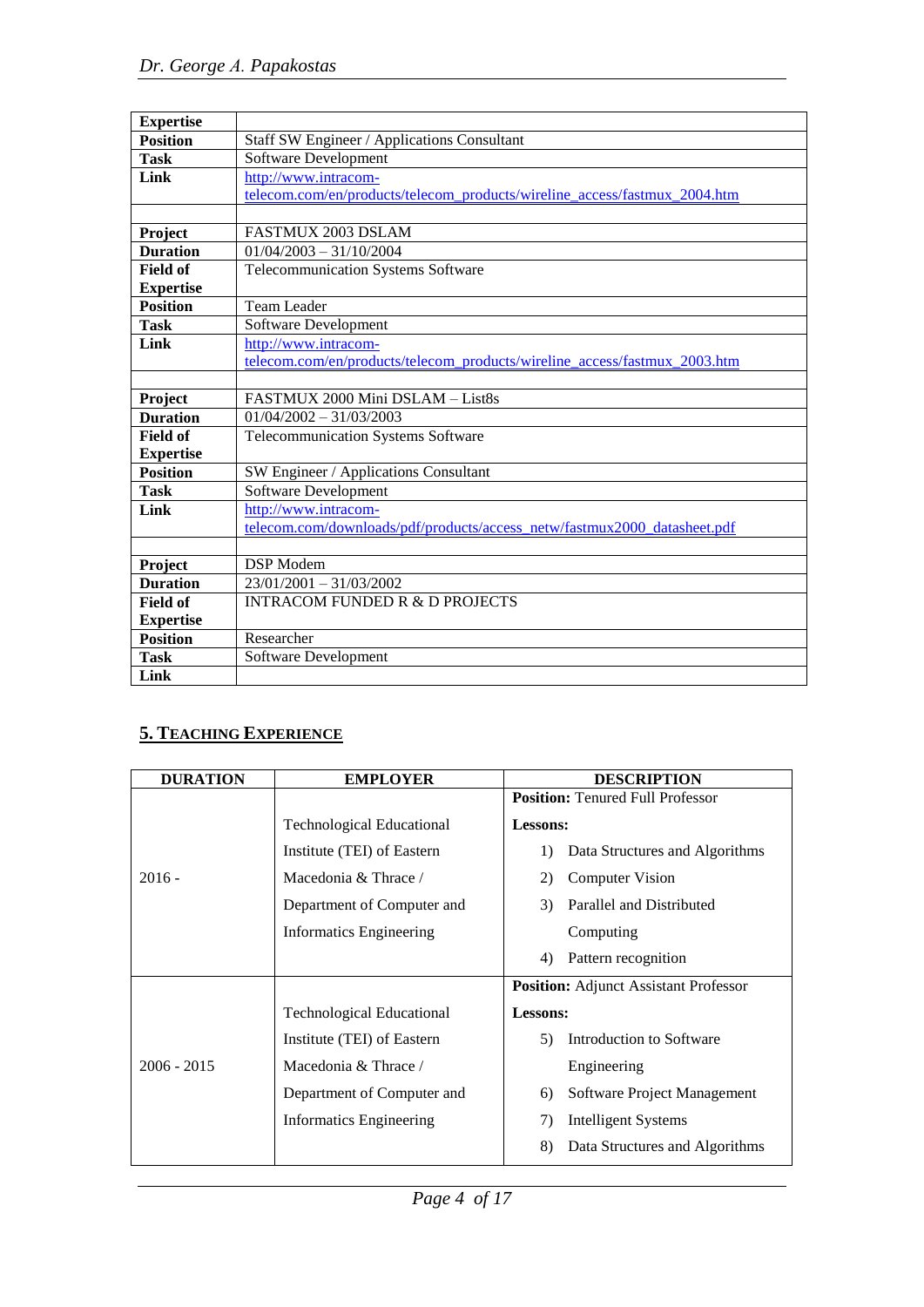|               |                                 | <b>Operating Systems</b><br>9)       |
|---------------|---------------------------------|--------------------------------------|
|               |                                 | 10) Automatic Control                |
|               |                                 | 11) Computer Vision                  |
|               |                                 | 12) Parallel and Distributed         |
|               |                                 | Computing                            |
|               |                                 | Position: Lecturer (407/80)          |
|               | Democritus University of Thrace | Lessons:                             |
|               | (DUTH) / Department of          | 1)<br>Data structures                |
| $2007 - 2009$ | Production and Management       | <b>Structured Programming</b><br>2)  |
|               | Engineering                     | Computer-Aided Design (CAD)<br>3)    |
|               |                                 | Electronics<br>4)                    |
|               |                                 | <b>Position:</b> Teaching Assistant  |
|               | Democritus University of Thrace | Lessons:                             |
| $2000 - 2003$ | (DUTH) / Department of          | Robotics<br>1)                       |
|               | Computer and Electrical         | 2)<br>Computational Intelligence     |
|               | Engineering                     | 3)<br>Control Systems I              |
|               |                                 | Control Systems II<br>4)             |
| $2002 - 2005$ | I.E.K. Xinis                    | Position: Informatics Teacher (ECDL) |
|               |                                 | 1122 hours                           |

# **6. RESEARCH PROJECTS**

| <b>DURATION</b>           | <b>RESEARCH PROJECT</b>                                                   |
|---------------------------|---------------------------------------------------------------------------|
|                           |                                                                           |
| $01/05/2014 - 30/09/2015$ | Thalis: "Study and Forecasting of Economic Data using Machine Learning    |
|                           | Methods". Co-funded by the European Union (European Social Fund) and      |
|                           | national resources.                                                       |
| $01/01/2014 - 31/12/2014$ | Thalis: "NANOCAPILLARY MIS 375233" research project, co-funded by the     |
|                           | European Union (European Social Fund) and national resources.             |
| $01/11/2009 - 30/11/2010$ | FAST, Marie Curie RTN, EU program. "Advanced Signal-Processing for Ultra- |
|                           | Fast Magnetic Resonance Spectroscopic Imaging, and Training", (contract   |
|                           | number MRTN-CT-2006-035801).                                              |
| $15/05/2002 - 14/05/2003$ | PRENED'99 national program. "Development of Control Techniques for        |
|                           | Biotechnological Systems".                                                |
| $15/05/2001 - 14/05/2002$ | PRENED'99 national program. "Study and Development of Neural Networks for |
|                           | the Control of Biotechnological Systems".                                 |
| $01/03/2000 - 31/12/2000$ | TSMEDE national program. "Comparative Analysis of Morphological and       |
|                           | Coordinate Logic Filters and their Development into an Image Processing   |
|                           | Software Platform.                                                        |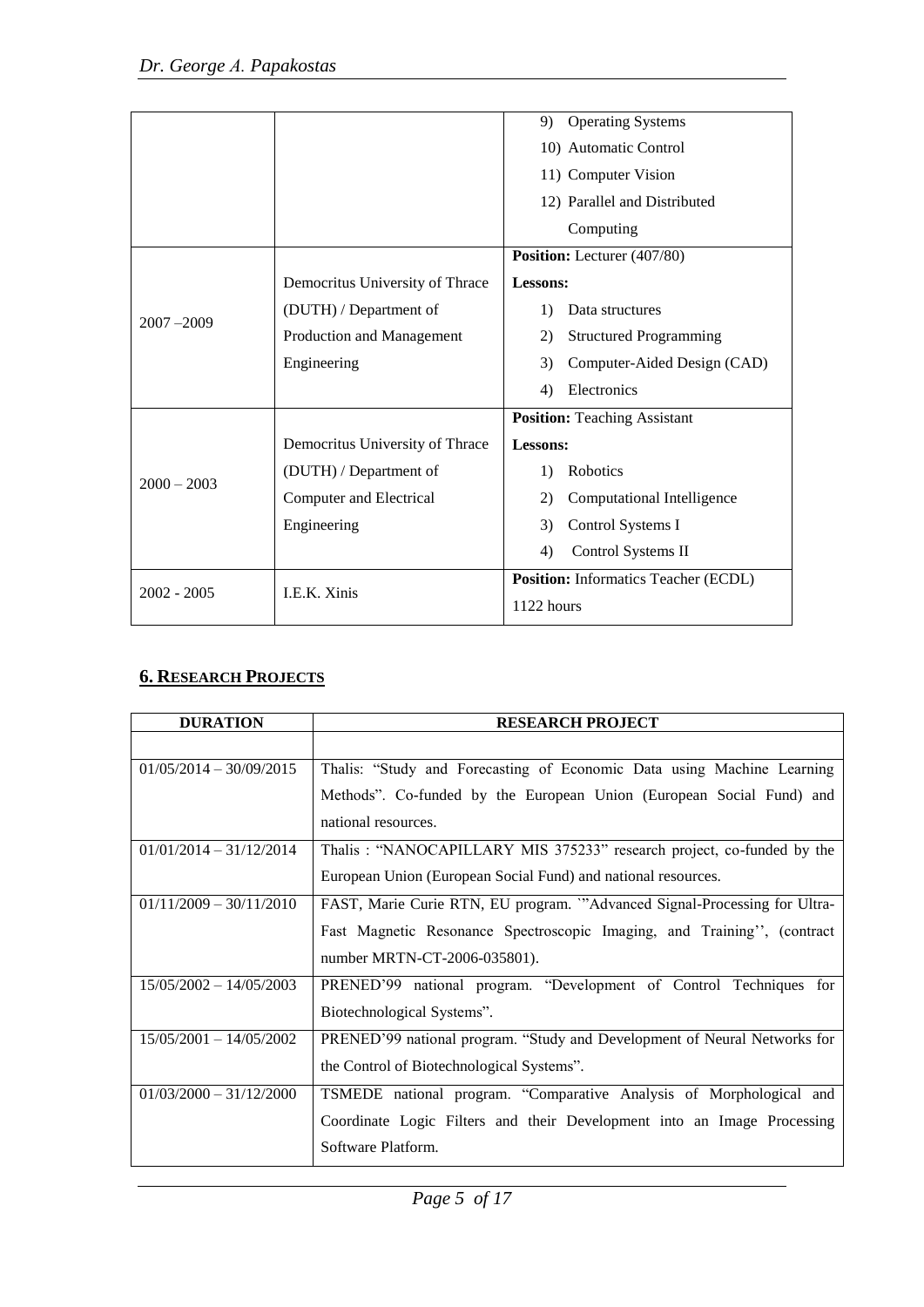# **7. PUBLICATIONS**

**Research Fields:** *Computational Intelligence, Computer Vision, Pattern Recognition, Biometrics, Algorithms, Parallel & Distributed Computing, Evolutionary Computation, Image/Signal Processing, Medical Image Analysis*

# *A. BOOK CHAPTERS*

- **A.13** G.A. Papakostas, D.A. Karras, B.G. Mertzios, D. van Ormondt, and D. Graveron-Demilly, "**Two-stage Evolutionary Quantification of in vivo MRS Metabolites**", in *Emerging Trends in Computational Biology, Bioinformatics, and Systems Biology*, Q.N. Tran and H. R. Arabnia (Eds.), Elsevier/MK, vol. A, pp. 537-560, 2015.
- **A.12** G.A. Papakostas, "**Improving the Recognition Performance of Moment Features by Selection**", in *Feature Selection for Data and Pattern Recognition*, U. Stanczyk and L.C. Jain (Eds.), Springer, Studies in Computational Intelligence, vol. 584, pp. 305-327, 2015.
- **A.11** E.D. Tsougenis, G.A. Papakostas and D.E. Koulouriotis, "**Moment-based Image Watermarking: Principles, Perspectives and Challenges**", Encyclopedia of Information Science and Technology, (3rd Ed) Edited by Mehdi Khosrow-Pour, IGI Global, IGI Global, pp. 7202-7211, 2015. doi:10.4018/978-1-4666-5888-2.ch709.
- **A.10** E.D. Tsougenis, G.A. Papakostas, "**Should We Consider Adaptivity in Moment-based Image Wateramarking ?**", in *Moments and Moment Invariants - Theory and Applications*, G.A. Papakostas (Ed.), Science Gate Publishing, GCSR vol. 1, pp. 253-274, 2014. doi: 10.15579/gcsr.vol1.ch11.
- **A.9** G.A. Papakostas, "**Over 50 Years of Moments and Moment Invariants**", in *Moments and Moment Invariants - Theory and Applications*, G.A. Papakostas (Ed.), Science Gate Publishing, GCSR vol. 1, pp. 3-32, 2014. doi: 10.15579/gcsr.vol1.ch1.
- **A.8** E.G. Karakasis, G.A. Papakostas and D.E. Koulouriotis, "**Pattern Recognition Using Quaternion Color Moments**", Chapter 5, pp. 153-176, in *Pattern Recognition: Practices, Perspectives and Challenges*, D.B. Vincent (Ed.), Nova Publishers, ISBN 978-1-62618-198-4, 2013.
- **Α.7** G.A. Papakostas, D.E. Koulouriotis and V.D. Tourassis, "**Feature Extraction Based on Wavelet Moments and Moment Invariants in Machine Vision Systems**", in *Human-Centric Machine Vision*, F. Solari (Ed.), InTech, ISBN 978-953-51-0563-3, 2012.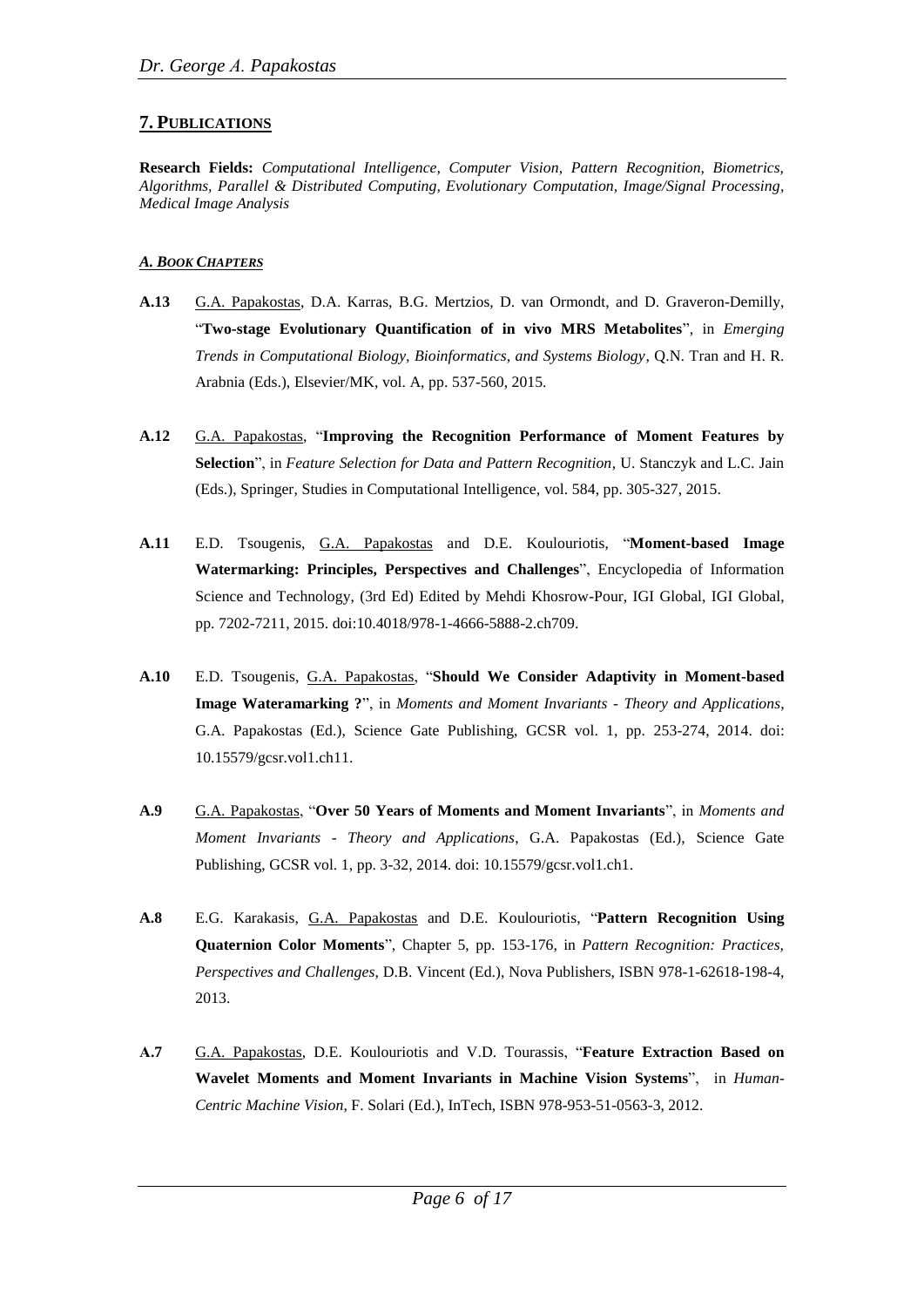- **Α.6** G.A. Papakostas, E.G. Karakasis and D.E. Koulouriotis, "**Orthogonal Image Moment Invariants: Highly Discriminative Features for Pattern Recognition Applications**", Chapter 3, pp. 34-52, in *Cross-Disciplinary Applications of Artificial Intelligence and Pattern Recognition: Advancing Technologies*, Vijay Kumar Mago and Nitin Bhatia (Eds.), IGI Global, ISBN 978-1613504291, 2012.
- **A.5** G.A. Papakostas, D.E. Koulouriotis, A.S. Polydoros and V.D. Tourassis, "**Evolutionary Feature Subset Selection for Pattern Recognition Applications**", Chapter 23, pp. 443-458, in *Evolutionary Algorithms*, Eisuke Kita (Ed.), InTech, ISBN 978-953-307-171-8, 2011.
- **A.4** G.A. Papakostas, D.E. Koulouriotis, E.G. Karakasis and V.D. Tourassis, "**A General Framework for Computation of Biomedical Image Moments**", Chapter 23, pp. 449-460, in *Biomedical Engineering, Trends in Electronics, Communications and Software*, Anthony N. Laskovski (Ed.), InTech, ISBN 978-953-307-475-7, 2011.
- **A.3** G.A. Papakostas and D.E. Koulouriotis, "**Classifying Patterns Using Fuzzy Cognitive Maps**" in *Fuzzy Cognitive Maps: Advances in Theory, Methodologies, Tools and Applications*, M. Glykas (Ed.), Springer, ISBN: 978-3-642-03219-6, 2010. (4 ετερο-αναφορές)
- **A.2** G.A. Papakostas, D.E. Koulouriotis and E.G. Karakasis, "**Efficient 2-D DCT Computation from an Image Representation Point of View**", Chapter 2, pp. 21-34, in *Image Processing*, InTech, ISBN 978-3-902613-44-8, 2009.
- **A.1** G. Papakostas, D.A. Karras, Y. Boutalis, B.G. Mertzios, "**Efficient Computation of Moment Descriptors**", in *Recent Advances in Applied Signals, Systems and Image Processing*, D.A. Karras (Εd.), Springer, ISBN: 978-1-4020-8169-9, 2009.

#### *B. THESES*

- **B.3** G.A. Papakostas, "**Development of Intelligent Neural Classifiers for Computer Vision Applications**", PhD Thesis, Democritus University of Thrace, Department of Electrical and Computer Engineering, 2007. Supervisor: Ass. Professor Y.S. Boutalis.
- **B.2** G.A. Papakostas, "**Wavelet-based Feature Extraction for Pattern Recognition Applications**", Master's Thesis, Democritus University of Thrace, Department of Electrical and Computer Engineering, 2002. Supervisor: Professor B.G. Mertzios.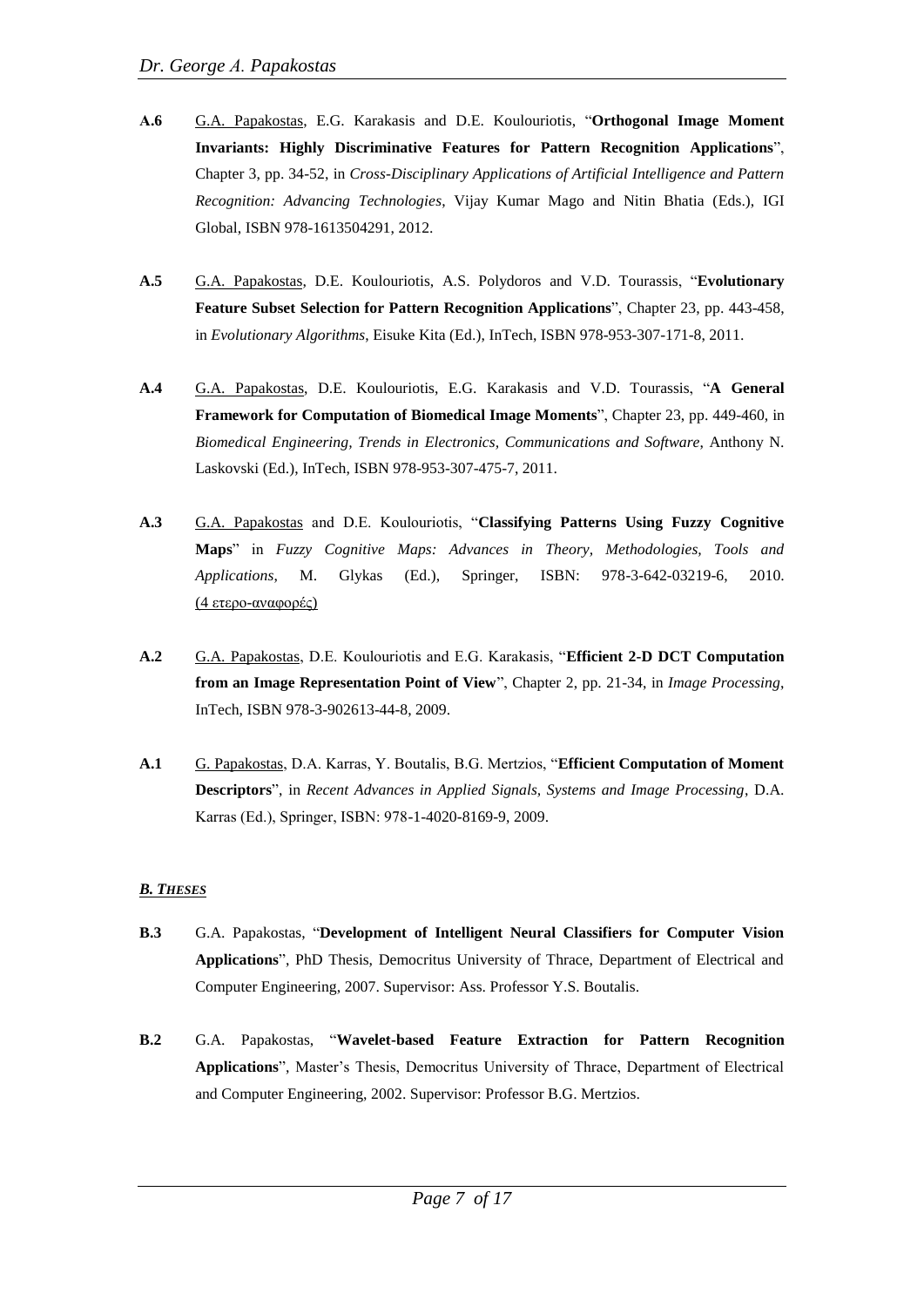**B.1** G.A. Papakostas, "**Development of a Computer Vision Software Platform**", Bachelor's Thesis, Democritus University of Thrace, Department of Electrical and Computer Engineering, 1999. Supervisor: Ass. Professor Y.S. Boutalis.

#### *C. JOURNAL PUBLICATIONS*

- **C.38** G.A. Papakostas, K.I. Diamantaras and T. Papadimitriou, "**Parallel Pattern Classification Utilizing GPU-Based Kernelized Slackmin Algorithm**", *Journal of Parallel and Distributed Computing*, **in press.**
- **C.37** G.A. Papakostas, E.D. Tsougenis and D.E. Koulouriotis, "**Fuzzy Knowledge-based Adaptive Image Watermarking by the Method of Moments**", *Complex & Intelligent Systems*, **in press.**
- **C.36** A.G. Hatzimichailidis, G.A. Papakostas and V.G. Kaburlasos, "**A Distance Measure based on Fuzzy D-implications: Application in Pattern Recognition**", *British Journal Of Mathematics & Computer Science*, vol. 14, no. 3, pp. 1-14, 2016.
- **C.35** V. Kanakaris, D. Ndzi and G.A. Papakostas, "**Sensitivity Analysis of AODV Protocol Regarding Forwarding Probability**", *Optik - International Journal for Light and Electron Optics*, vol. 127, no. 3, pp. 1016-1021, 2016.
- **C.34** G.A. Papakostas, J.W. Nolan, N. Vordos, D. Gkika, M.E. Kainourgiakis and A.C. Mitropoulos, "**On 3D Reconstruction of Porous Media by Using Spatial Correlation Functions**", *Journal of Engineering Science and Technology Review*, vol. 8, no. 4, pp. 78-83, 2015.
- **C.33** V.G. Kaburlasos and G.A. Papakostas, **"Learning Distributions of Image Features by Interactive Fuzzy Lattice Reasoning (FLR) in Pattern Recognition Applications"**, *IEEE Computational Intelligence Magazine*, vol.10, no.3, pp. 42-51, 2015.
- **C.32** E.D. Tsougenis, G.A. Papakostas and D.E. Koulouriotis, "**Image Watermarking via Separable Moments**", *Multimedia Tools and Applications*, vol. 74, no. 11, pp. 3985-4012, 2015.
- **C.31** G.A. Papakostas, A. Savio, M. Grana and V.G. Kaburlasos, "**A Lattice Computing Approach to Alzheimer's Disease Computer Assisted Diagnosis Based on MRI Data**", *Neurocomputing*, vol. 150, Part A, pp. 37-42, 2015.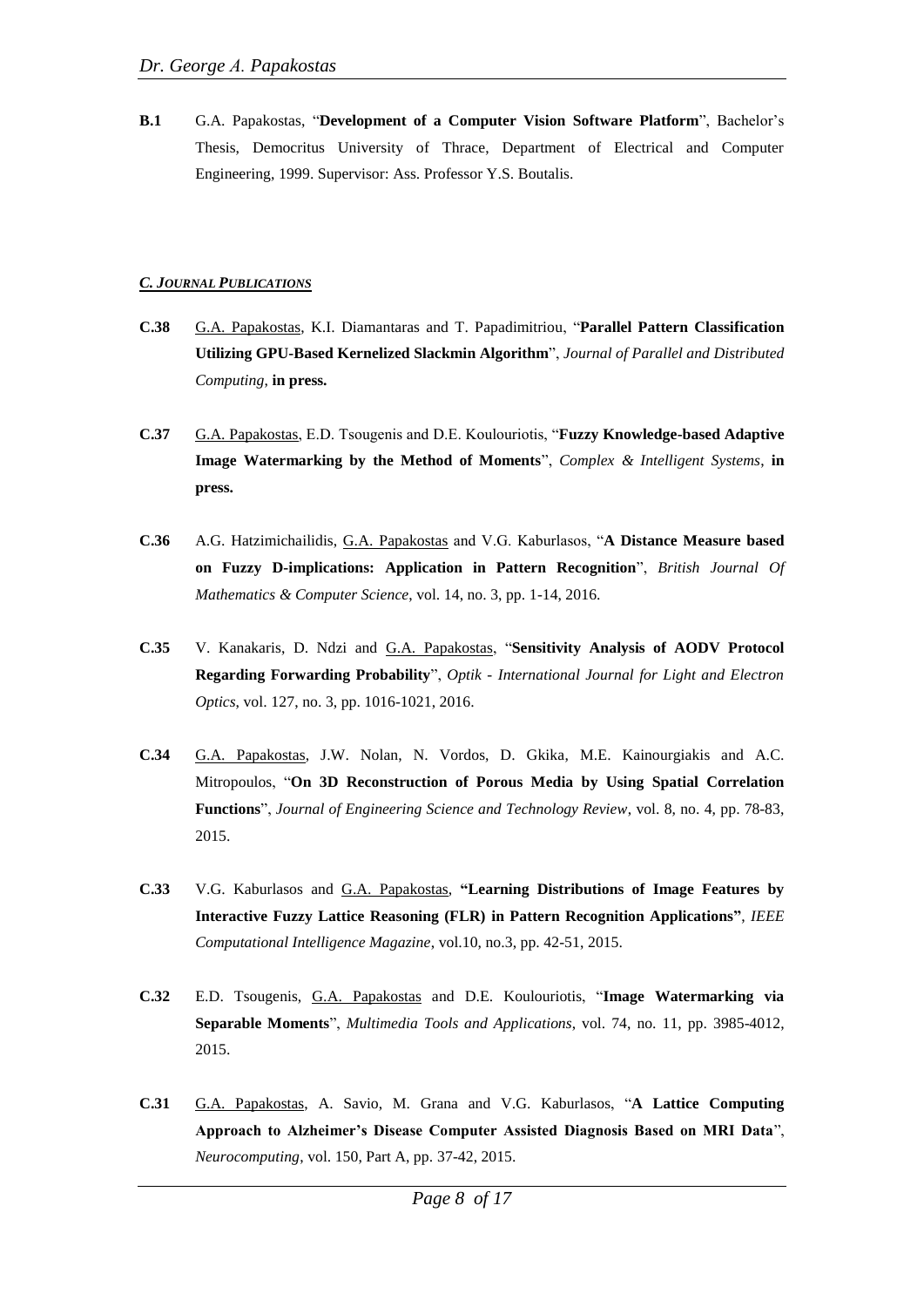- **C.30** E.D. Tsougenis, G.A. Papakostas, D.E. Koulouriotis and E.G. Karakasis, "**Adaptive Color Image Watermarking by the use of Quaternion Image Moments**", *Expert Systems With Applications*, vol. 41, no. 14, pp. 6408-6418, 2014.
- **C.29** S.E. Papadakis, V.G. Kaburlasos and G.A. Papakostas, "**Two Fuzzy Lattice Reasoning (FLR) Classifiers and Their Application for Human Facial Expression Recognition**", *Journal of Multi-Valued Logic and Soft Computing*, vol. 22, no. 4-6, pp. 561-579, 2014.
- **C.28** E.G. Karakasis, G.A. Papakostas, D.E. Koulouriotis and V.D. Tourassis, "**A Unified Methodology for Computing Accurate Quaternion Color Moments and Moment Invariants**", *IEEE Transactions on Image Processing,* vol. 23, no. 2, pp. 596-611, 2014.
- **C.27** G.A. Papakostas, E.D. Tsougenis, D.E. Koulouriotis and V.D. Tourassis, "**Moment-based Local Image Watermarking via Genetic Optimization**", *Applied Mathematics and Computation*, vol. 227, pp. 222-236, 2014.
- **C.26** V.G. Kaburlasos, S.E. Papadakis and G.A. Papakostas, **"A Lattice Computing Extension of the FAM Neural Classifier for Human Facial Expression Recognition"**, *IEEE Transactions on Neural Networks & Learning Systems*, vol. 24, no. 10, pp. 1526 - 1538, 2013.
- **C.25** G.A. Papakostas, A.G. Hatzimichailidis and V.G. Kaburlasos, "**Distance and similarity measures between intuitionistic fuzzy sets: A comparative analysis from a pattern recognition point of view**", *Pattern Recognition Letters*, vol. 34, no. 14, pp. 1609-1622, 2013.
- **C.24** E.D. Tsougenis, G.A. Papakostas, D.E. Koulouriotis and V.D. Tourassis, "**Towards Adaptivity of Image Watermarking in Polar Harmonic Transforms Domain**", *Optics & Laser Technology*, vol. 54, pp. 84-97, 2013.
- **C.23** E.G. Karakasis, G.A. Papakostas, D.E. Koulouriotis and V.D. Tourassis, "**Generalized Dual Hahn Moment Invariants**", *Pattern Recognition*, vol. 46, no. 7, pp. 1998-2014, 2013.
- **C.22** M.K. Ketipi, D.E. Koulouriotis, E.G. Karakasis, G.A. Papakostas and V.D. Tourassis, "**A Flexible Nonlinear Approach for Representing Cause-Effect Relationships in FCMs"**, *Applied Soft Computing*, vol. 12, no. 12, pp. 3757-3770, 2012.
- **C.21** G.A. Papakostas, E.G. Karakasis, D.E. Koulouriotis and V.D. Tourassis, "**Moment-Based Local Binary Patterns: A Novel Local Descriptor for Invariant Pattern Recognition Applications**", *Neurocomputing*, vol. 99, no. 1, pp. 358-371, 2013.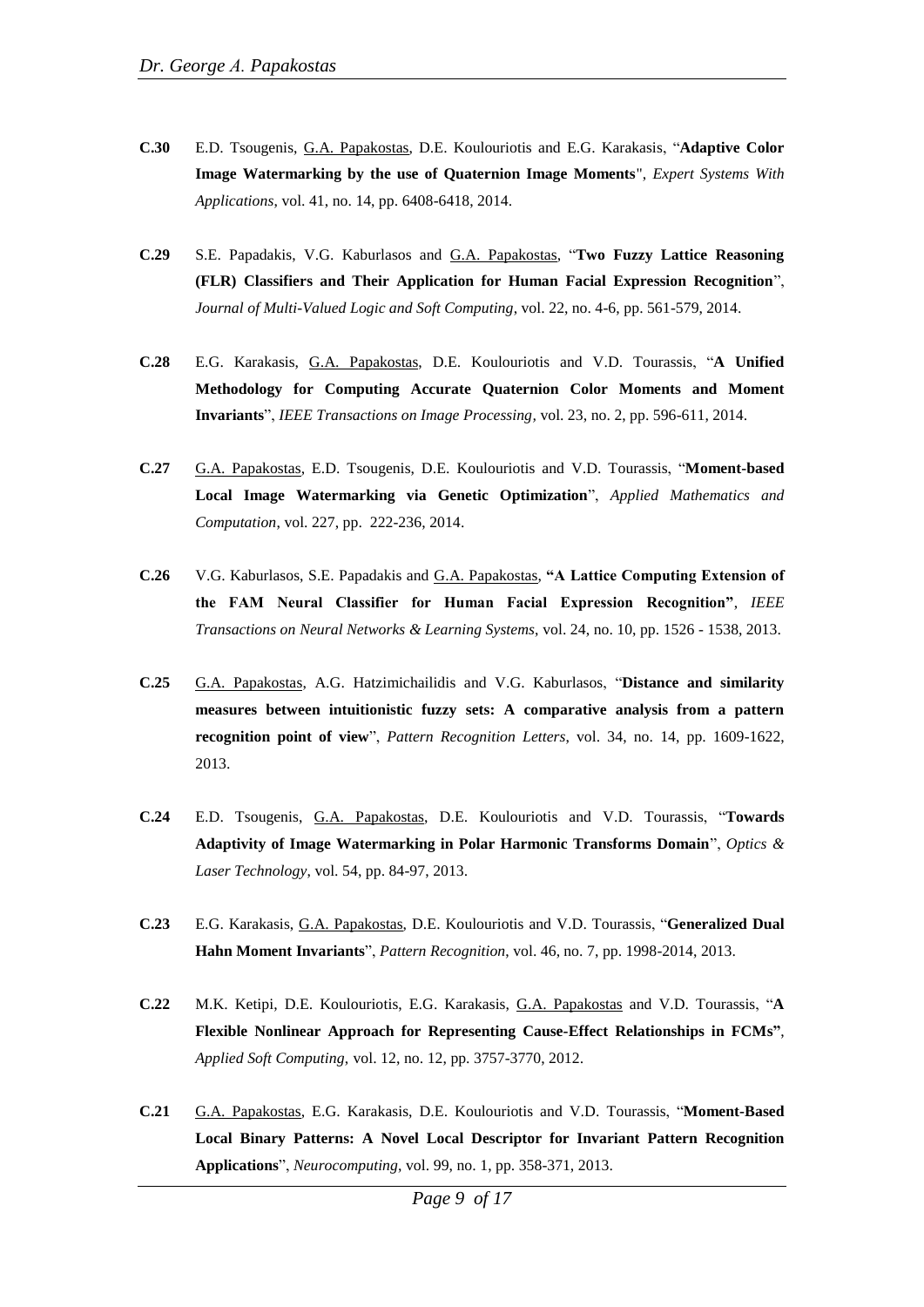- **C.20** E.D. Tsougenis, G.A. Papakostas, D.E. Koulouriotis and V.D. Tourassis, "**Performance Evaluation of Moment-Based Watermarking Methods: A Review**", *Journal of Systems and Software*, vol. 85, no. 8, pp. 1864-1884, 2012.
- **C.19** G.A. Papakostas, D.E. Koulouriotis, A.S. Polydoros and V.D. Tourassis, **"Towards Hebbian Learning of Fuzzy Cognitive Maps in Pattern Classification Problems"**, *Expert Systems with Applications*, vol. 39, no. 12, pp. 10620-10629, 2012.
- **C.18** A.G. Hatzimichailidis, G.A. Papakostas and V.G. Kaburlasos, "**A Novel Distance Measure of Intuitionistic Fuzzy Sets and its Application to Pattern Recognition Applications**", *International Journal of Intelligent Systems*, vol. 27, no. 4, pp. 396-409, 2012.
- **C.17** G.A. Papakostas, D.A. Karras, B.G. Mertzios, D. van Ormondt, and D. Graveron-Demilly, "*In vivo* **MRS Metabolites Quantification Using Evolutionary Optimization**", *Measurement Science and Technology*, vol. 22, no. 11, 114004 (9pp), 2011.
- **C.16** G.A. Papakostas, E.D. Tsougenis, D.E. Koulouriotis and V.D. Tourassis, "**On the Robustness of Harris Detector in Image Watermarking Attacks**", *Optics Communications*, vol. 284, no. 19, pp. 4394-4407, 2011.
- **C.15** G.A. Papakostas, D.E. Koulouriotis and E.G. Karakasis, "**Computation Strategies of Orthogonal Image Moments: A Comparative Study**", *Applied Mathematics and Computation*, vol. 216, no. 1, pp. 1-17, 2010.
- **C.14** G.A. Papakostas, Y.S. Boutalis, D.A. Karras, and B.G. Mertzios, "**Efficient Computation of Zernike and Pseudo-Zernike Moments for Pattern Classification Applications**", *Pattern Recognition and Image Analysis*, vol. 20, no.1, pp. 56-64, 2010.
- **C.13** G.A. Papakostas, E.G. Karakasis and D.E. Koulouriotis, "**Accurate and Speedy Computation of Image Legendre Moments for Computer Vision Applications**", *Image and Vision Computing*, vol. 28, no. 3, pp. 414-423, 2010.
- **C.12** G.A. Papakostas, E.G. Karakasis and D.E. Koulouriotis, "**Novel Moment Invariants for Improved Classification Performance in Computer Vision Applications**", *Pattern Recognition*, vol. 43, no. 1, pp. 58-68, 2010.
- **C.11** G.A. Papakostas, D.E. Koulouriotis and E.G. Karakasis, "**A Unified Methodology for Efficient Computation of Discrete Orthogonal Image Moments**", *Information Sciences*, vol. 179, no. 20, pp. 3619-3633, 2009.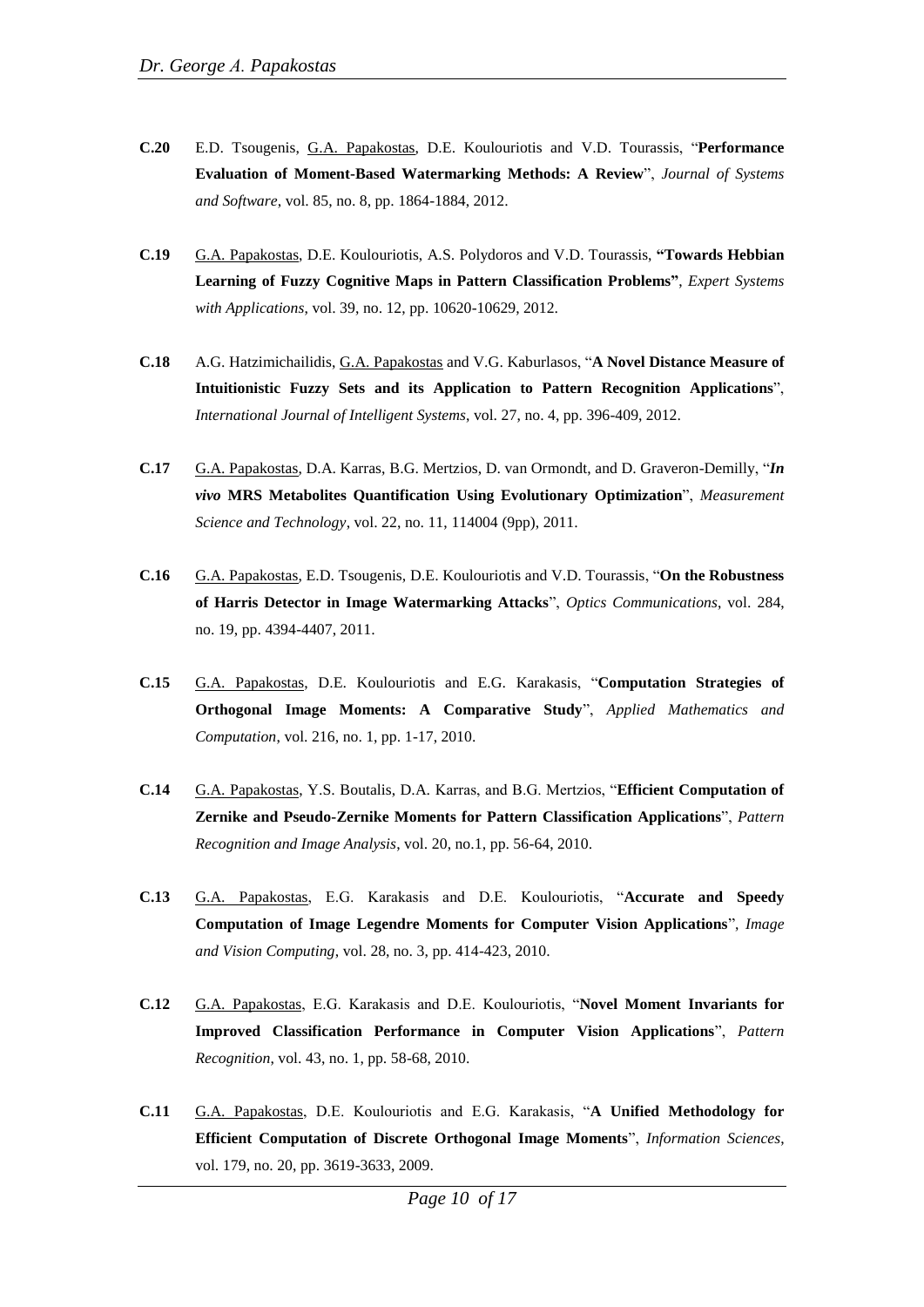- **C.10** G.A. Papakostas, Y.S. Boutalis, D.A. Karras, and B.G. Mertzios, "**Modified Factorial Free Direct Methods for Zernike and Pseudo-Zernike Moments Computation**", *IEEE Trans. on Instrumentation and Measurement*, vol. 58, no. 7, pp. 2121-2131, 2009.
- **C.9** G.A. Papakostas, Y.S. Boutalis, D.A. Karras and B.G. Mertzios, "**Pattern Classification by Using Improved Wavelet Compressed Zernike Moments**", *Applied Mathematics and Computation*, vol. 212, no. 1, pp. 162-176, 2009.
- **C.8** G.A. Papakostas, Y.S. Boutalis, D.E. Koulouriotis and B.G. Mertzios, "**Fuzzy Cognitive Maps for Pattern Recognition Applications**", *International Journal of Pattern Recognition and Artificial Intelligence*, vol. 22, no. 8, pp. 1461-1468, 2008.
- **C.7** G.A. Papakostas, E.G. Karakasis and D.E. Koulouriotis, "**Efficient and Accurate Computation of Geometric Moments on Gray-Scale Images**", *Pattern Recognition*, vol. 41, no. 6, pp. 1895-1904, 2008.
- **C.6** G.A. Papakostas, Y.S. Boutalis, C.N. Papaodysseus and D.K. Fragoulis, "**Numerical Stability of Fast Computation Algorithms of Zernike Moments**", *Applied Mathematics and Computation*, vol. 195, no. 1, pp. 326-345, 2008.
- **C.5** G.A. Papakostas, Y.S. Boutalis, S.T. Samartzidis, D.A. Karras and B.G. Mertzios, "**Two-Stage Hybrid Tuning Algorithm for Training Neural Networks in Image Vision Applications**", *International Journal of Signal and Imaging Systems Engineering*, vol. 1, no. 1, pp. 58-67, 2008.
- **C.4** G.A. Papakostas, Y.S. Boutalis, D.A. Karras, and B.G. Mertzios, "**Fast Numerically Stable Computation of Orthogonal Fourier-Mellin Moments**", *IET Computer Vision*, vol.1, no. 1, pp. 11-16, 2007.
- **C.3** G.A. Papakostas, Y.S. Boutalis, D.A. Karras, and B.G. Mertzios, "**A New Class of Zernike Moments for Computer Vision Applications**", *Information Sciences*, vol. 177, no.13, pp. 2802-2819, 2007. (Impact Factor = 2.150) 49 ετερο-αναφορές
- **C.2** G.A. Papakostas, Y.S. Boutalis, C.N. Papaodysseus and D.K. Fragoulis, "**Numerical Error Analysis in Zernike Moments Computation**" *Image and Vision Computing*, vol. 24, no. 9, pp. 960-969, 2006.
- **C.1** G.A. Papakostas, D.A. Karras, B.G. Mertzios and Y.S. Boutalis, "**An Efficient Feature Extraction Methodology for Computer Vision Applications using Wavelet Compressed**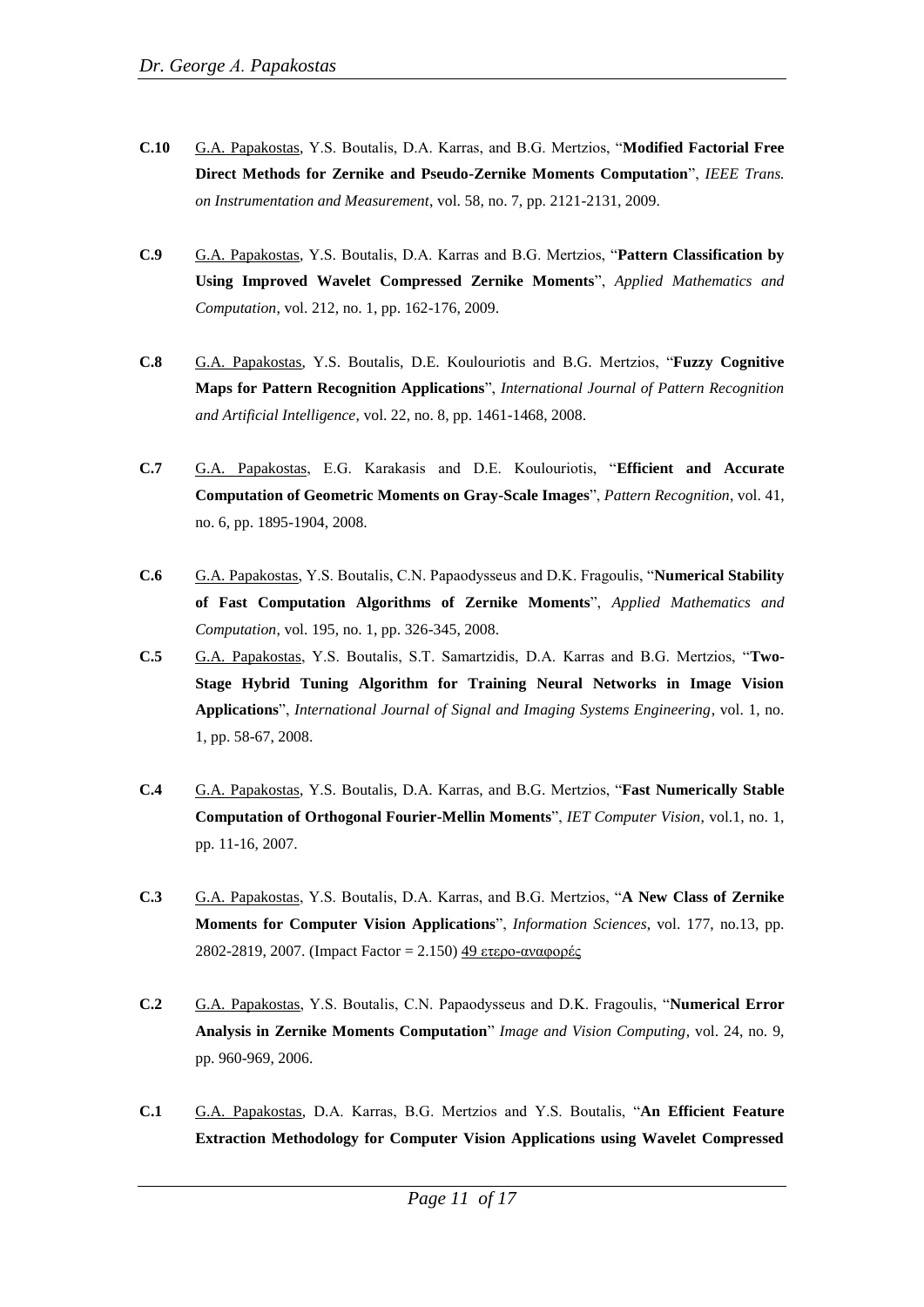**Zernike Moments**", *ICGST International Journal on Graphics, Vision and Image Processing, Special Issue: Wavelets and Their Applications*, vol. SI1, pp. 5-15, 2005.

#### *D. INTERNATIONAL CONFERENCE PAPERS*

- **D.34** G.A. Papakostas, E.I. Papageorgiou and V.G. Kaburlasos, "**Linguistic Fuzzy Cognitive Map (LFCM) for Pattern Recognition**", *IEEE International Conference on Fuzzy Systems (FUZZ-IEEE 2015)*, pp. 1-7, 2-5 August, Istanbul - Turkey, 2015.
- **D.33** G.A. Papakostas and K.I. Diamantaras, "**Efficient Data Classification by GPU-Accelerated Linear Mean Squared Slack Minimization**", *IEEE International Workshop on Machine Learning for Signal Processing (MLSP 2014)*, pp.1-6, 21-24 September, Reims-France, 2014.
- **D.32** G.A. Papakostas and V.G. Kaburlasos, "**Lattice Computing (LC) Meta-representation for Pattern Classification**", *IEEE International Conference on Fuzzy Systems (FUZZ-IEEE 2014)*, pp. 39-44, 6-11 July, Beijing - China, 2014.
- **D.31** E.D. Tsougenis, G.A. Papakostas, D.E. Koulouriotis, E.G. Karakasis and D.A. Karras, "**Color Image Watermarking via Quaternion Radial Tchebichef Moments**", *IEEE International Workshop on Imaging Systems and Techniques (IST'13)*, 22-23 October, Beijing – China, 2013.
- **D.30** V.G. Kaburlasos, G.A. Papakostas, Th. Pachidis and A. Athinellis, "**Intervals' Numbers (INs) Interpolation/Extrapolation**", *IEEE International Conference on Fuzzy Systems (FUZZ-IEEE 2013)*, pp. 1-8, 7-10 July, 2013, Hyderabad - India.
- **D.29** G.A. Papakostas, V.G. Kaburlasos and Th. Pachidis, "**Thermal Infrared Face Recognition Based on Lattice Computing (LC) Techniques**", *IEEE International Conference on Fuzzy Systems (FUZZ-IEEE 2013)*, pp. 1-6, 7-10 July, Hyderabad - India, 2013.
- **D.28** K.M. Hosny, G.A. Papakostas and D.E. Koulouriotis, "**Accurate Reconstruction of Noisy Medical Images Using Orthogonal Moments**", *Proceedings of the 18th International Conference on Digital Signal Processing (DSP'13*), pp. 1-6, 1-3 July, Santorini - Greece, 2013.
- **D.27** E.D. Tsougenis, G.A. Papakostas and D.E. Koulouriotis, "**Introducing the Separable Moments for Image Watermarking in a Totally Moment-Oriented Framework**", *Proceedings of the 18th International Conference on Digital Signal Processing (DSP'13*), pp. 1-6, 1-3 July, Santorini - Greece, 2013.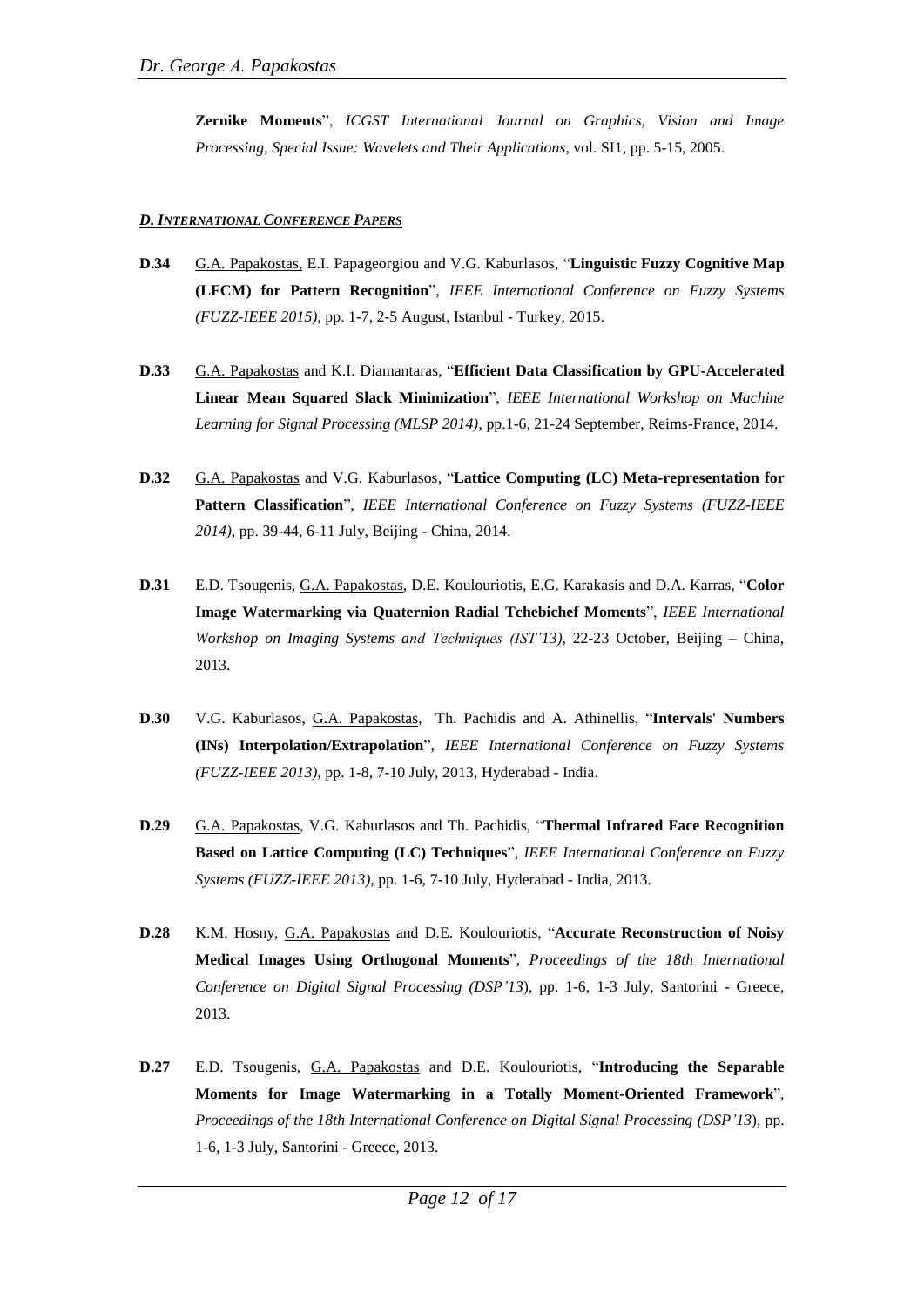- **D.26** A.G. Hatzimichailidis, G.A. Papakostas and V.G. Kaburlasos, "**A Study on D-Implications**", *Proceedings of the 10th International FLINS Conference on Uncertainty Modeling in Knowledge Engineering and Decision Making (FLINS 2012)*, 26-29 August 2012, Istanbul, Turkey, pp. 708-713, 2012.
- **D.25** S.E. Papadakis, V.G. Kaburlasos and G.A. Papakostas, "**Fuzzy lattice reasoning (FLR) classifier for human facial expression recognition**", *Proceedings of the 10th International FLINS Conference on Uncertainty Modeling in Knowledge Engineering and Decision Making (FLINS 2012)*, 26-29 August 2012, Istanbul, Turkey, pp. 633-638, 2012.
- **D.24** E.D. Tsougenis, G.A. Papakostas, D.E. Koulouriotis and V.D. Tourassis, "**Image Watermarking in Polar Harmonic Transforms Domain**", *Proceedings of the 19th International Workshop on Systems, Signals and Image Processing (IWSSIP'12*), ISBN 978-3- 200-02588-2, 11-13 April, Vienna - Austria, 2012.
- **D.23** M.K. Ketipi, D.E. Koulouriotis, E.G. Karakasis, G.A. Papakostas and V.D. Tourassis, "**Nonlinear Cause-Effect Relationships in Fuzzy Cognitive Maps**", *IEEE International Conference on Fuzzy Systems (FUZZ-IEEE 2011)*, pp. 836-843, 27-30 June, 2011, Taipei-Taiwan.
- **D.22** G.A. Papakostas, A.S. Polydoros, D.E. Koulouriotis and V.D. Tourassis, "**Training Fuzzy Cognitive Maps by Using Hebbian Learning Algorithms: A Comparative Study**", *IEEE International Conference on Fuzzy Systems (FUZZ-IEEE 2011)*, pp. 851-858, 27-30 June, 2011, Taipei-Taiwan.
- **D.21** G.A. Papakostas, D.A. Karras, B.G. Mertzios, D. Graveron-Demilly and D.van Ormondt, "**A Constrained Genetic Algorithm with Adaptively Defined Fitness Function in MRS Quantification**", *International Conference on Grid and Distributed Computing, Control and Automation*, *(CGD/CA'10)*, pp. 257-268, 13-15 December 2010, Jeju Island – Korea.
- **D.20** G.A. Papakostas, D.A. Karras, B.G. Mertzios, D.van Ormondt and D. Graveron-Demilly, "**On Quantifying MRS Metabolites Using a Constrained Genetic Algorithm**", *IEEE International Workshop on Imaging Systems and Techniques (IST'10)*, pp. 46-51, 1-2 July 2010, Thessaloniki – Greece.
- **D.19** G.A. Papakostas, E.D. Tsougenis and D.E. Koulouriotis, "**Near Optimum Local Image Watermarking Using Krawtchouk Moments**", *IEEE International Workshop on Imaging Systems and Techniques (IST'10)*, pp. 464-467, 1-2 July 2010, Thessaloniki – Greece. (6 ετερο-αναφορές)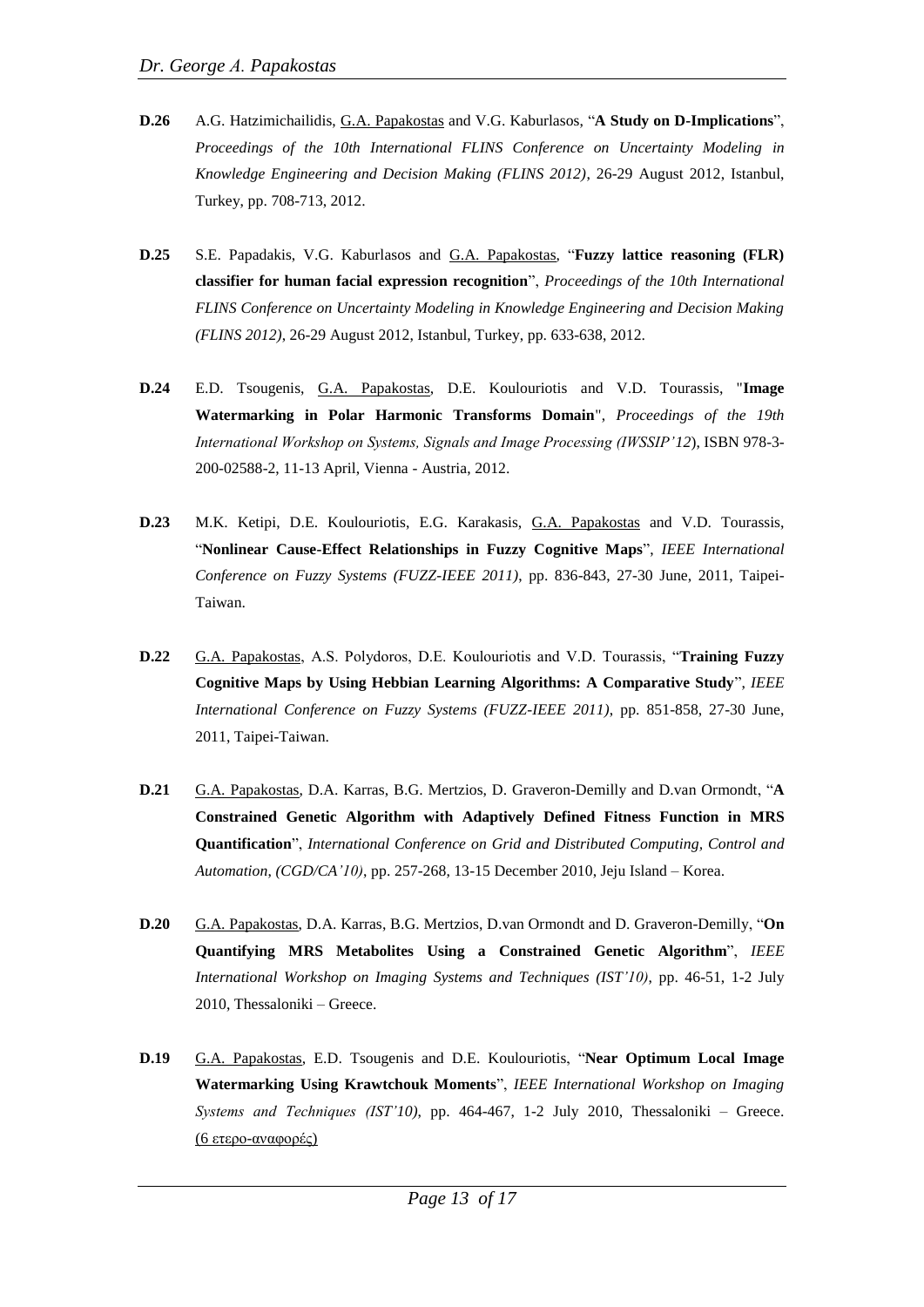- **D.18** G.A. Papakostas, E.G. Karakasis and D.E. Koulouriotis, "**Computing Orthogonal Moments in Biomedical Imaging**", pp. 1-4, *16 th International Workshop on Systems, Signals and Image Processing (IWSSIP'09)*, 18-20 June 2009, Chalkida – Greece.
- **D.17** G.A. Papakostas, D.A. Karras and B.G. Mertzios, "**Performance of the Orthogonal Moments in Reconstructing Biomedical Images**", pp. 1-4, *16 th International Workshop on Systems, Signals and Image Processing (IWSSIP'09)*, 18-20 June 2009, Chalkida – Greece.
- **D.16** G.A. Papakostas, D.A. Karras and B.G. Mertzios, "**Dealing with Peaks Overlapping Issue in Quantifying Human Brain Metabolites of MRSI**", *IEEE International Workshop on Imaging Systems and Techniques (IST'09)*, pp. 58-62, 11-12 May 2009, Shenzhen – China.
- **D.15** G.A. Papakostas, E.G. Karakasis and D.E. Koulouriotis, "**On Accelerating the Computation of 2-D Discrete Cosine Transform in Image Processing**", *International Conference on Signals and Electronic Systems (ICSES'08)*, pp. 7-10, 14-17 September 2008, Krakow – Poland.
- **D.14** G.A. Papakostas, D.A. Karras, B.G. Mertzios and Y.S. Boutalis, "**An Efficient Invariant Image Recognition Methodology Using Wavelet Compressed Zernike Moments Denoised Through Self Organizing Maps**", *IEEE International Workshop on Imaging Systems and Techniques (IST'07)*, pp. 1-6, 4-5 May 2007, Krakow – Poland.
- **D.13** G.A. Papakostas, Y.S. Boutalis, D.A. Karras and B.G. Mertzios, "**Highly Compressed Zernike Moments by Smoothing**" *14th International Workshop on Systems, Signals and Image Processing (IWSSIP'07)*, pp. 213-216, 27-30 June 2007, Maribor – Slovenia.
- **D.12** G.A. Papakostas, Y.S. Boutalis, D.A. Karras and B.G. Mertzios, "**Fast Computation of Orthogonal Fourier-Mellin Moments Using Modified Direct Method**", *14th International Workshop on Systems, Signals and Image Processing (IWSSIP'07)*, pp. 161-164, 27-30 June 2007, Maribor – Slovenia.
- **D.11** G.A. Papakostas, E.G. Karakasis and D.E. Koulouriotis, "**Exact and Speedy Computation of Legendre Moments on Binary Images**", *8 th International Workshop on Image Analysis for Multimedia Interactive Services (WIAMIS'07)*, p.48, 6-8 June 2007, Santorini – Greece.
- **D.10** G.A. Papakostas, Y.S. Boutalis, D.E. Koulouriotis and B.G. Mertzios, "**A First Study of Pattern Recognition by Using Fuzzy Cognitive Maps**", *13th International Workshop on Systems, Signals and Image Processing (IWSSIP'06)*, pp. 369-374, 21-23 September 2006, Budapest – Hungary.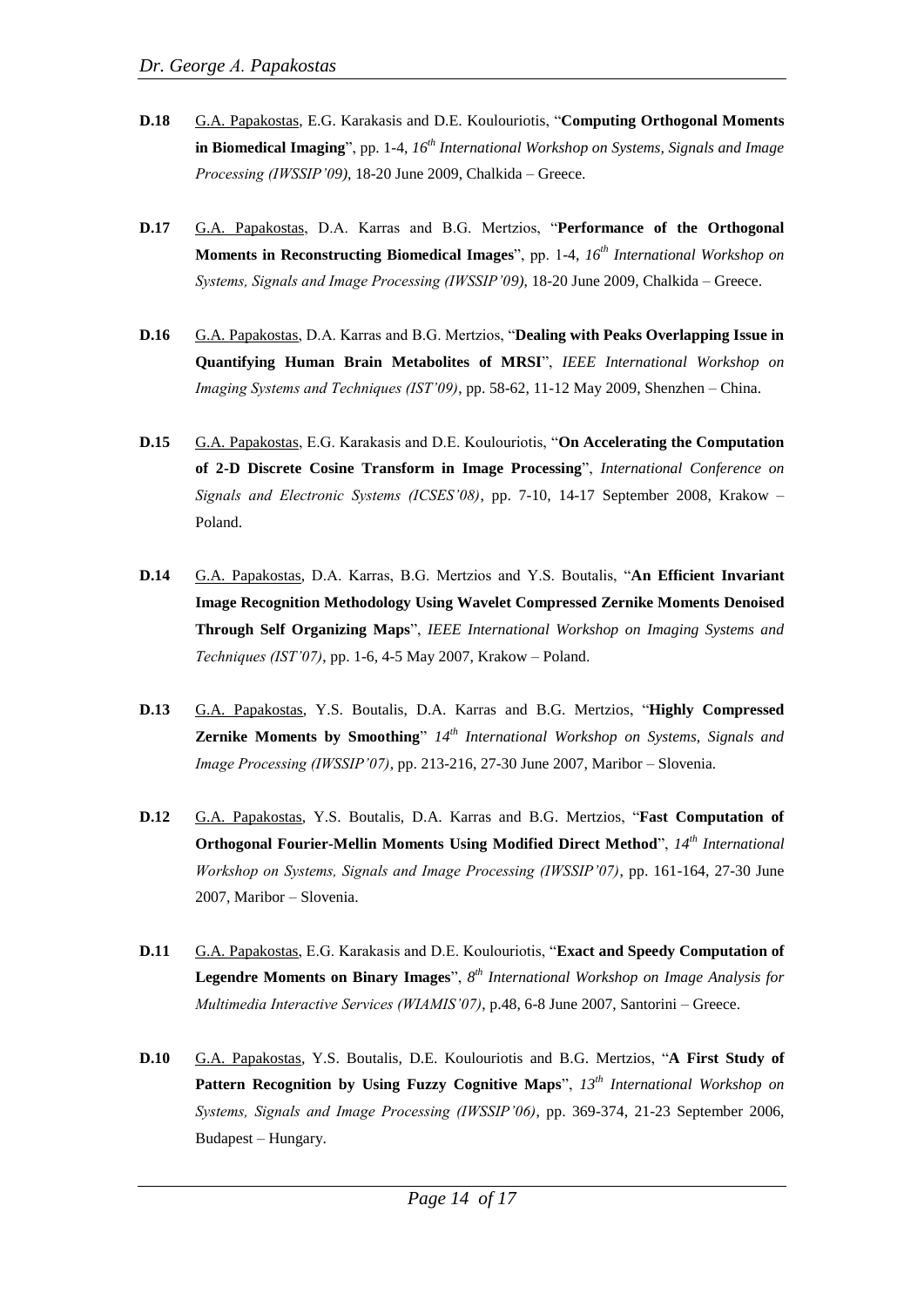- **D.9** G.A. Papakostas, Y.S. Boutalis, D.A. Karras and B.G. Mertzios, "**Efficient Computation of Orthogonal Moments by Suppressing the Factorial Terms**", *IEEE International Workshop on Imaging Systems and Techniques (IST'06)*, pp. 23-27, 29 April 2006, Minory – Italy.
- **D.8** G.A. Papakostas, Y.S. Boutalis, S.T. Samartzidis, D.A. Karras and B.G. Mertzios, "**Combining Backpropagation and Genetic Algorithms to Train Neural Networks**", *12th International Workshop on Systems, Signals and Image Processing (IWSSIP'05)*, pp. 171-177, 22-24 September 2005, Chalkida – Greece.
- **D.7** G.A. Papakostas, Y.S. Boutalis, D.A. Karras and B.G. Mertzios, "**An Exploration Measure**  of the Diversity Variation in Genetic Algorithms", 2<sup>nd</sup> International Conference on *Informatics in Control, Automation and Robotics (ICINCO'05)*, pp. 260-265, 14-17 September, Barcelona – Spain.
- **D.6** G.A. Papakostas, Y.S. Boutalis, D.A. Karras, and B.G. Mertzios, "**On the Reconstruction Performance of Compressed Orthogonal Moments**", *1 st International Conference on Informatics in Control, Automation and Robotics (ICINCO'04)*, pp. 468-474, 25-28 August 2004, Setubal – Portugal.
- **D.5** G.A. Papakostas, O.I. Kosmidou and I.E. Antonakis, "**An LMI-Based Genetic Algorithm**  for Guaranteed Cost Control", 1<sup>st</sup> International Conference on Informatics in Control, *Automation and Robotics (ICINCO'04)*, pp. 327-333, 25-28 August 2004, Setubal – Portugal.
- **D.4** M. Dasygenis, E. Brockmeyer, D. Soudris, F. Catthoor, A. Thanailakis and G. Papakostas, "**Performance and Energy Optimization of Multimedia Applications Using DMA Combined with Prefetch**", *Workshop on Compilers and Operating Systems for Low Power (COLP'03)*, 27 September 2003, New Orleans, Louisiana – USA.
- **D.3** G.A. Papakostas, Y.S. Boutalis and B.G. Mertzios, "**Evolutionary Selection of Zernike Moment Sets In Image Processing**", *10th International Workshop on Systems, Signals and Image Processing (IWSSIP'03)*, 10-11 September 2003, Prague – Czech Republic.
- **D.2** G.A. Papakostas, D.A. Karras and B.G. Mertzios, "**Image Coding Using a Wavelet Based Zernike Moments Compression Technique**", *14th International Conference on Digital Signal Processing (DSP2002)*, vol. II, pp. 517-520, 1-3 July 2002, Santorini-Hellas (Greece).
- **D.1** O.I. Kosmidou, G.A. Papakostas and G.D. Tampakis, "**Robust Multiple Objective Control by Using LMI Optimization**", *European Control Conference (ECC2001)*, pp. 713-716, 4-7 September 2001, Porto-Portugal.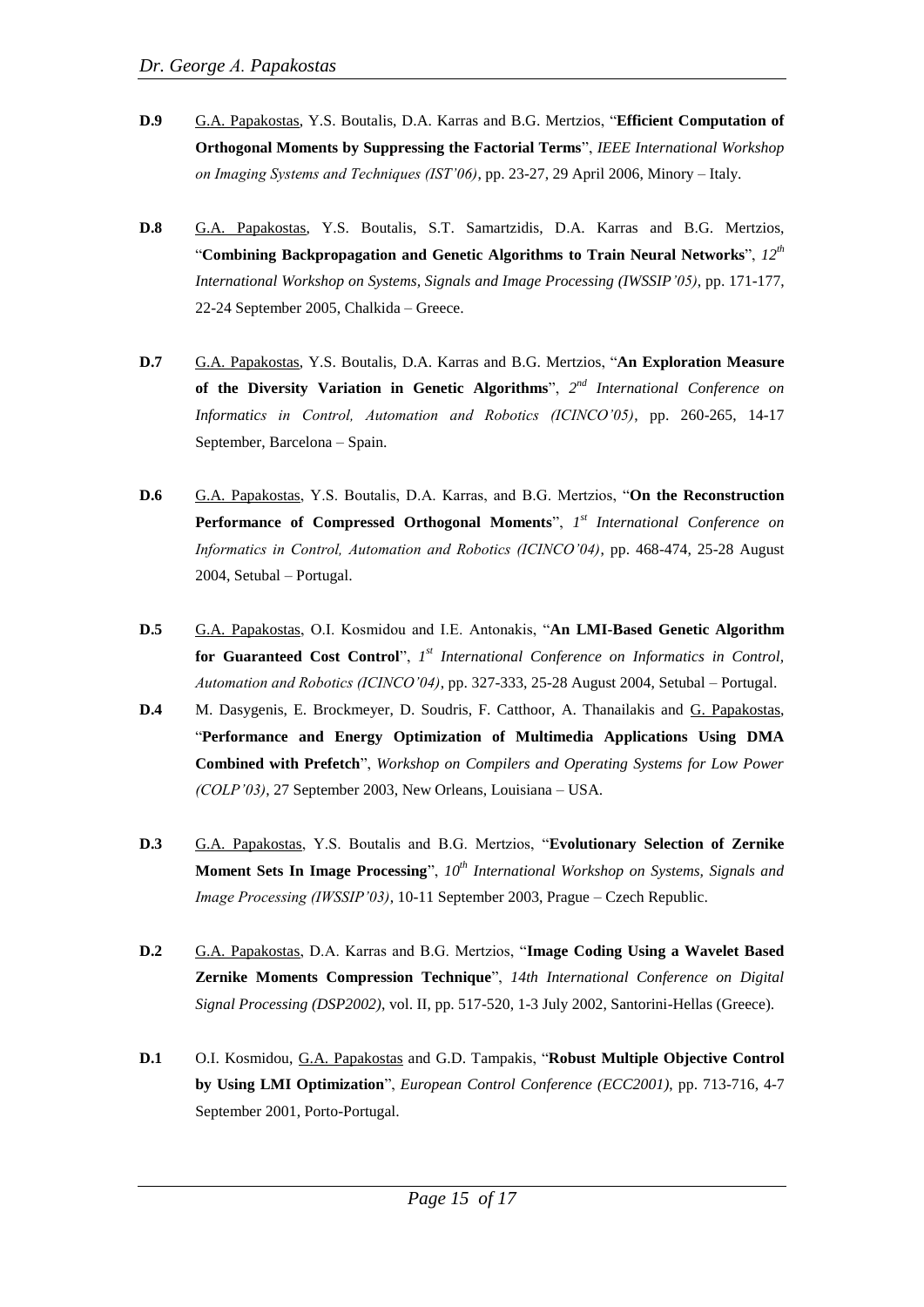# **9. PROFESSIONAL SERVICE**

#### **Member of Scientific Communities**

- Technical Chamber of Greece (T.E.E.) since 03/2000.
- Panhellenic Association of Mechanical and Electrical Engineers (P.S.M.Η.-Μ.), since 2000.
- Hellenic Association of Computer and Information Scientists (ΕPΥ) since 2003.
- EUCIP Hellas Computer Skills Degrees, since 2004.
- Vellum Educational Services Cambridge Computer Skills Degrees, since 2005.
- International Association of Engineers (IAENG)
- Machine Intelligence Research Labs (MIR Labs)
	- o Profile http://www.mirlabs.net/global/index.php?c=main&a=person&id=653
- European Network for the Advancement of Artificial Cognitive Systems, Interaction and Robotics (EUCog III)
	- o Profile http://www.eucognition.org/eucog-wiki/User:2116